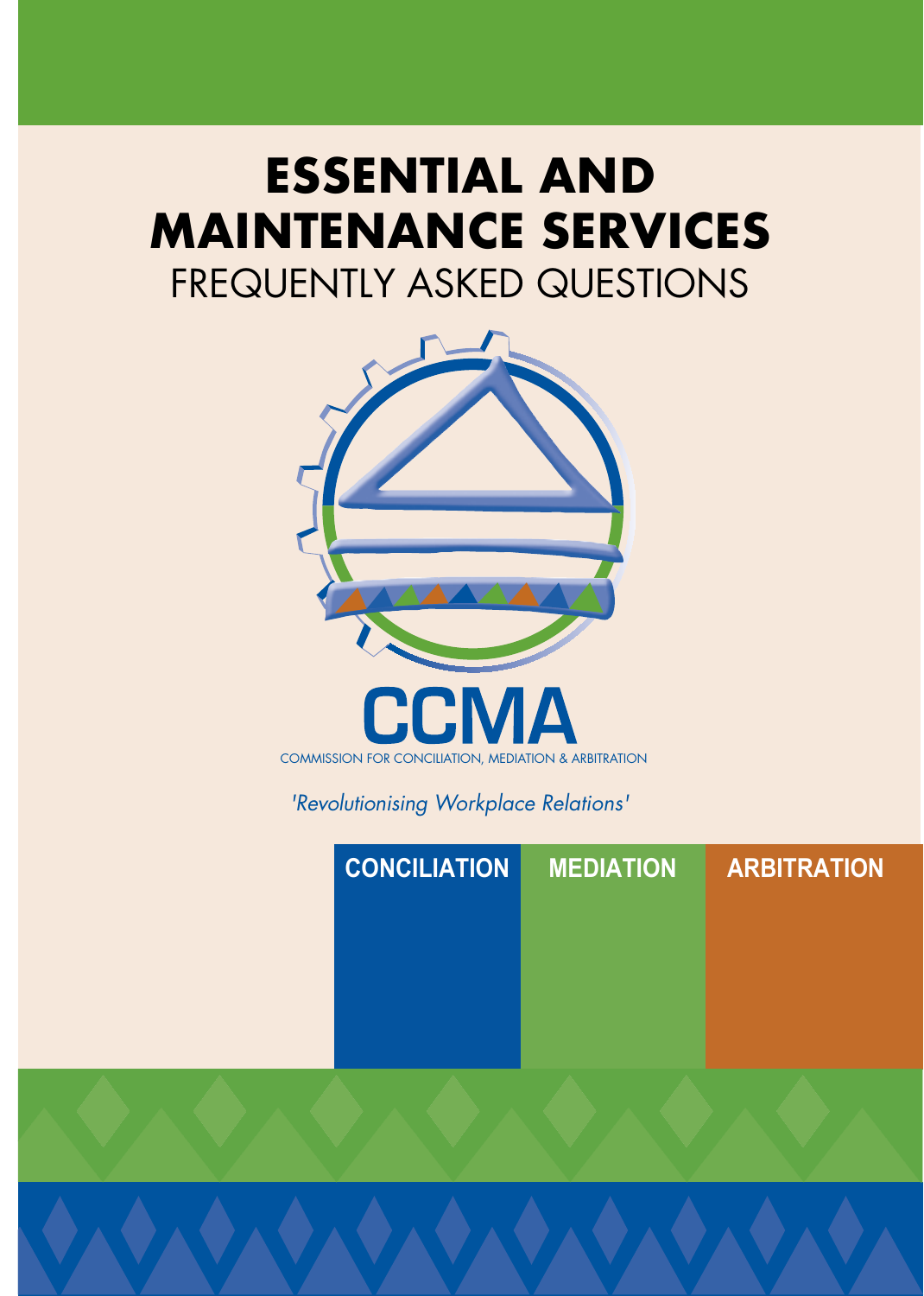#### **1. What is an essential service?**

An essential service is defined in Section 213 of the Labour Relations Act 66 of 1995 (LRA). In terms of this Section, a service is deemed an essential service if it can be shown that the interruption of such a service would:

*"endanger the life, personal safety or health of the whole or any part of the population"*

It would have to be established that a clear and imminent threat to the life, personal safety or health of the whole or part of the population existed.

In terms of Section 71 (10) of the LRA the parliamentary service and the SAPS are deemed to have been designated as essential services in terms of Section 71. In addition to these, a number of other services have been determined as essential by the Essential Services Committee (see question 23 below).

#### **2. What is the origin of the essential services concept?**

The concept of essential service is not a locally developed concept. Essential services are recognised in most countries in which the right to strike is recognised.

#### **3. What is maintenance service?**

A maintenance service is defined in Section 213 of the Labour Relations Act. In terms of this Section a service is deemed as maintenance service if:

"...the interruption of that service has the effect of material physical destruction to any working area, plant or machinery".

**4. Are essential and maintenance services restricted to the public sector or could such services be designated in the private sector?**

The Labour Relations Act does not distinguish between the public and private sectors with regards to the determination of essential or maintenance services. Services could be determined as either essential of maintenance services in both the public and private sectors.

International experience suggests that such services (and essential services in particular) are mostly found in the public sector.

Experience in South Africa equally suggests that the majority of current designated services are in the public sector (Refer to question 23). More recently, there has been an increase in the number of referrals to the Essential Services Committee (ESC) from private sector employers too.

#### **5. What is the Essential Service Committee and what are its powers?**

The Minister of Labour, after consulting with NEDLAC, establishes an Essential Service Committee (ESC) in terms of Section 70 of the Labour Relations Act.

The Powers and functions of the Committee are described in this Section of the Act. It is mainly to:

• Monitor the implementation and observance of essential service determinations, minimum service agreements, maintenance service agreements and determinations;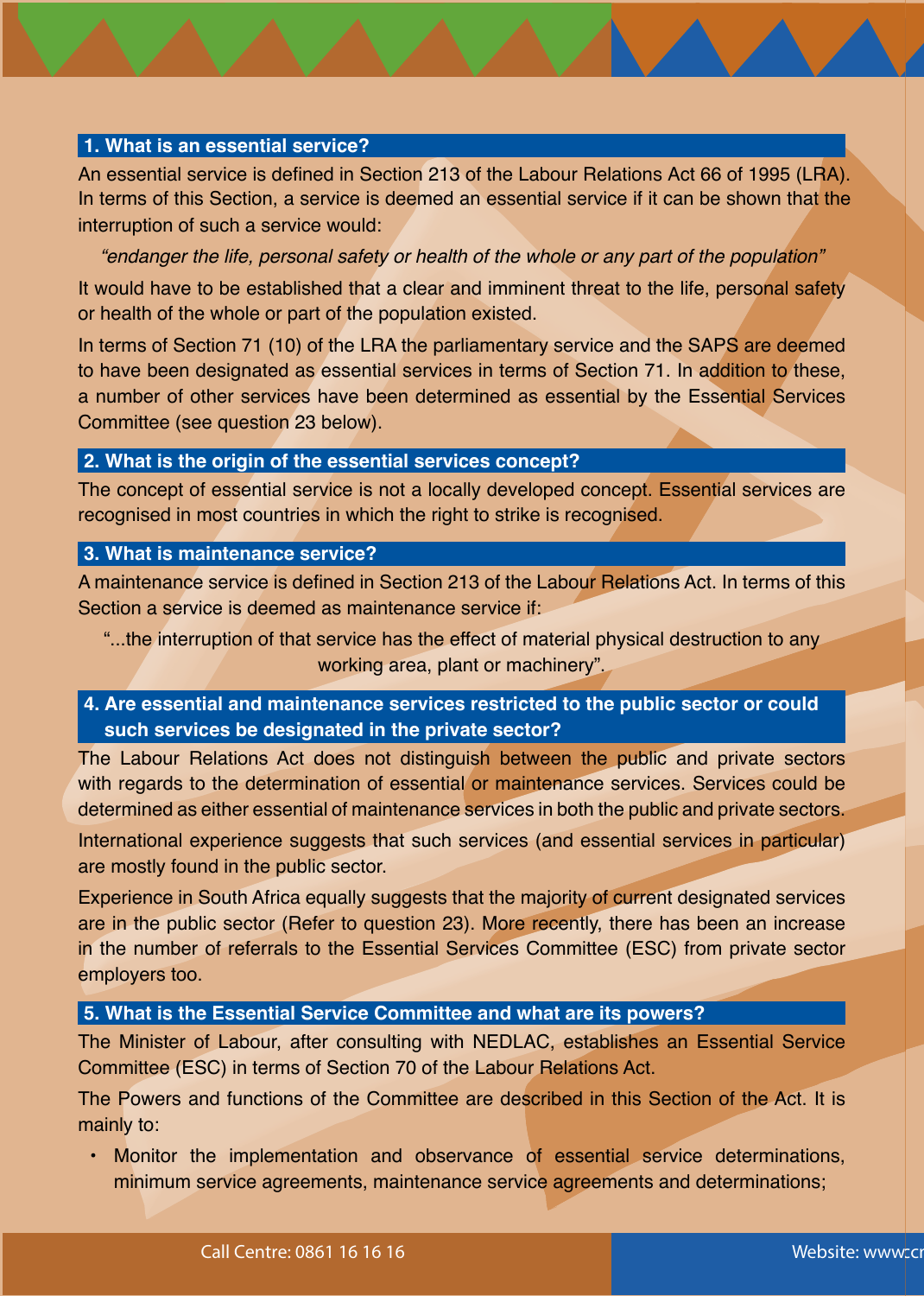- Promote effective dispute resolution in essential services;
- Develop guidelines for the negotiation of minimum services;
- Decide on its own initiative or upon the request of any interested party to institute investigations into whether or not the whole or a part of any service is an essential service;
- Determine whether or not the whole or a part of any service is a maintenance service;
- Establish and appoint three (3) member panels to conduct investigations, designate essential services, determine disputes, ratify and determine Minimum Service Agreements;
- Ratify collective agreements that provides for the maintenance of minimum services in a service designated as an essential service and to determine the minimum services required to be maintained in the service that is designated as an essential service.

#### **6. Who serves on the Essential Service Committee?**

The Minister appoints to the Essential Services Committee, an independent Chairperson and a Deputy Chairperson who must be a CCMA Senior Commissioner, and six (6) persons who are nominated through NEDLAC as follows: two (2) members nominated by organised labour, two (2) members nominated by organised business and two (2) members nominated by Government. Members of the ESC are appointed for a three year term.

#### **7. How are Essential and Maintenance service determined?**

Whether a service is an essential or a maintenance service is determined by the Essential Services Committee (refer to 5 above). The Labour Relations Act ensured transparency by providing for any interested party to inspect or obtain a copy of any representations made to the Committee, once such an interested party has paid the prescribed fee. The Act furthermore requires that oral representations should be made in public.

Once a service or part of a service has been designated as essential, a notice of such must be published in the Government Gazette. It is important to note that a refusal to designate a service or part of a service as essential or not to ratify a minimum service agreement does not need to be published. The Committee is also not obliged to publish the reasons for its decisions, nor is required to publish a notice in the Government Gazette if a service has been designated as a maintenance service.

#### **8. What parties are entitled to appear before the Committee?**

A notice in the Government Gazette invites any interested parties to submit written representations and to state whether or not they require an opportunity to make oral representations. The Act does not define an interested party, which means that the process is open to any organisation or individual who has an interest in the matter.

**9. What does an applicant have to prove when it applies to have a service declared essential?**

• Our employment law requires an essential service to be restrictively interpreted. This means that: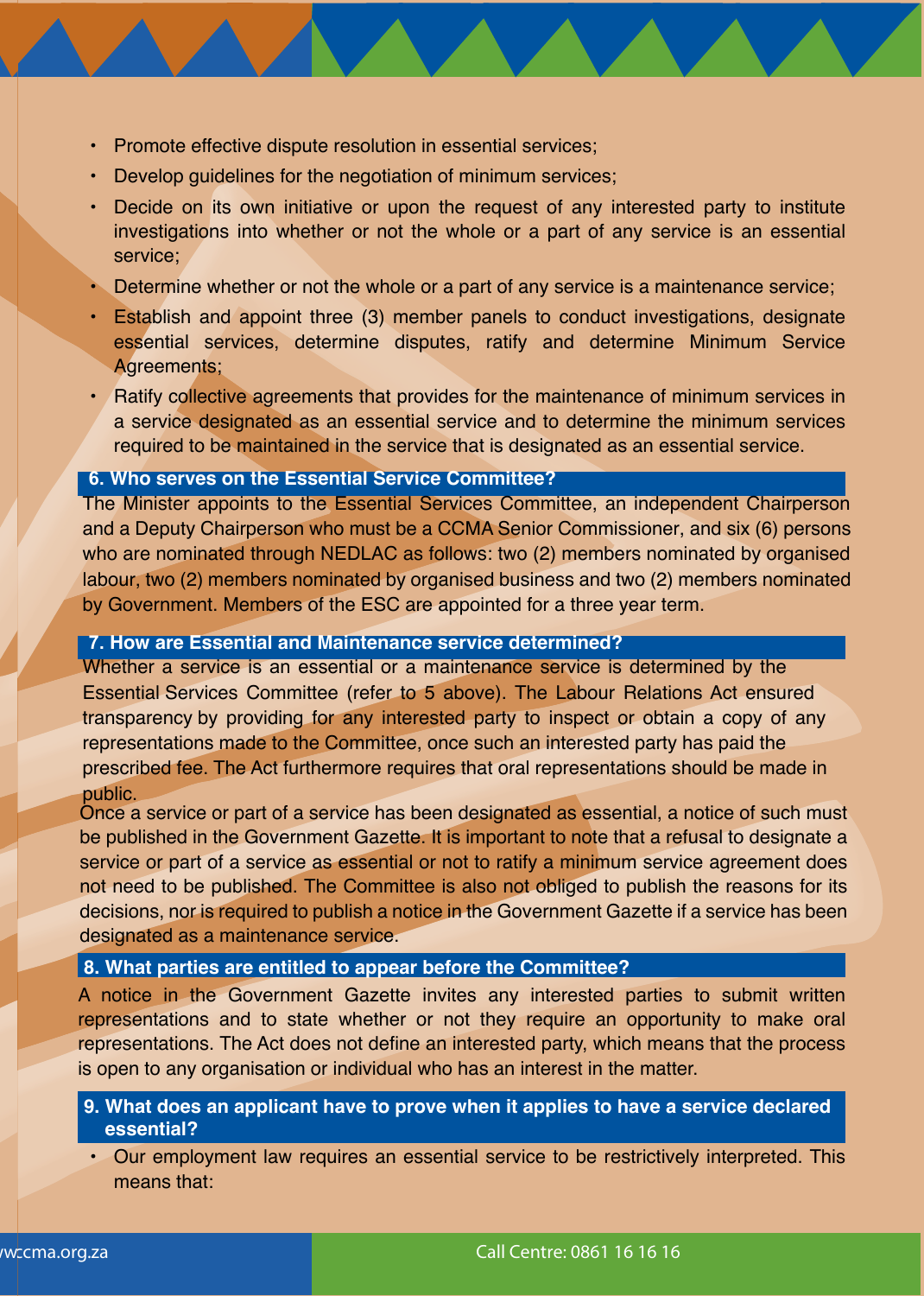- It is the service which is essential and not the employee, industry or the institution within which the service falls;
- Only those employees who are truly performing an essential service, may be prohibited from striking;
- This means that workers performing an essential service and those performing a nonessential service may work alongside each other in the same institution / organisation.

Before the ESC can designate any service as essential, it must be satisfied that:

- It is a service, or part thereof, that is essential not employees or a business or industry which is essential;
- There must be an interruption of service, irrespective of whether it is partial or total interruption;
- The interruption of the service must endanger life, personal safety or health. Endanger means "putting at risk", "imperil" or "jeopardise" - this implies that the prevailing conditions at the time that the designation is made must be considered, and not the potential circumstances that may occur at some future stage;
- If industrial action is unlikely to interrupt the service or if the interruption of service could be avoided (for example through replacement labour), the service will not be designated as an essential service;
- The endangerment must impact the population i.e. being human beings.

#### **10. What process (es) does the ESC follow in arriving at a determination?**

The functions of the ESC has largely been reactive in the past in that it responded to referrals either by advising that on the prospects of success or not, or by conducting an investigation.

Following the recent amendments of the Labour relations Act, the ESC has taken a more proactive approach and facilitate discussions between parties most directly affected by the referral.

#### **11. How does a party submit a referral to have a service determined as an essential or maintenance service?**

Any party seeking to be determined as an essential or maintenance service should submit a referral on the prescribed forms i.e. LRA Form 4.2 for Essential Services and Form LRA 4.3 for a Maintenance Service. These can be downloaded from the CCMA website www.ccma.org.za.

Once completed the form should be sent to:

The Chairperson Essential Service Committee Private Bag X94 Marshalltown, 2107 Email: beverlyr@ccma.org.za Tel: 011 377 6953 Fax: 011 834 7352 / 086 660 6132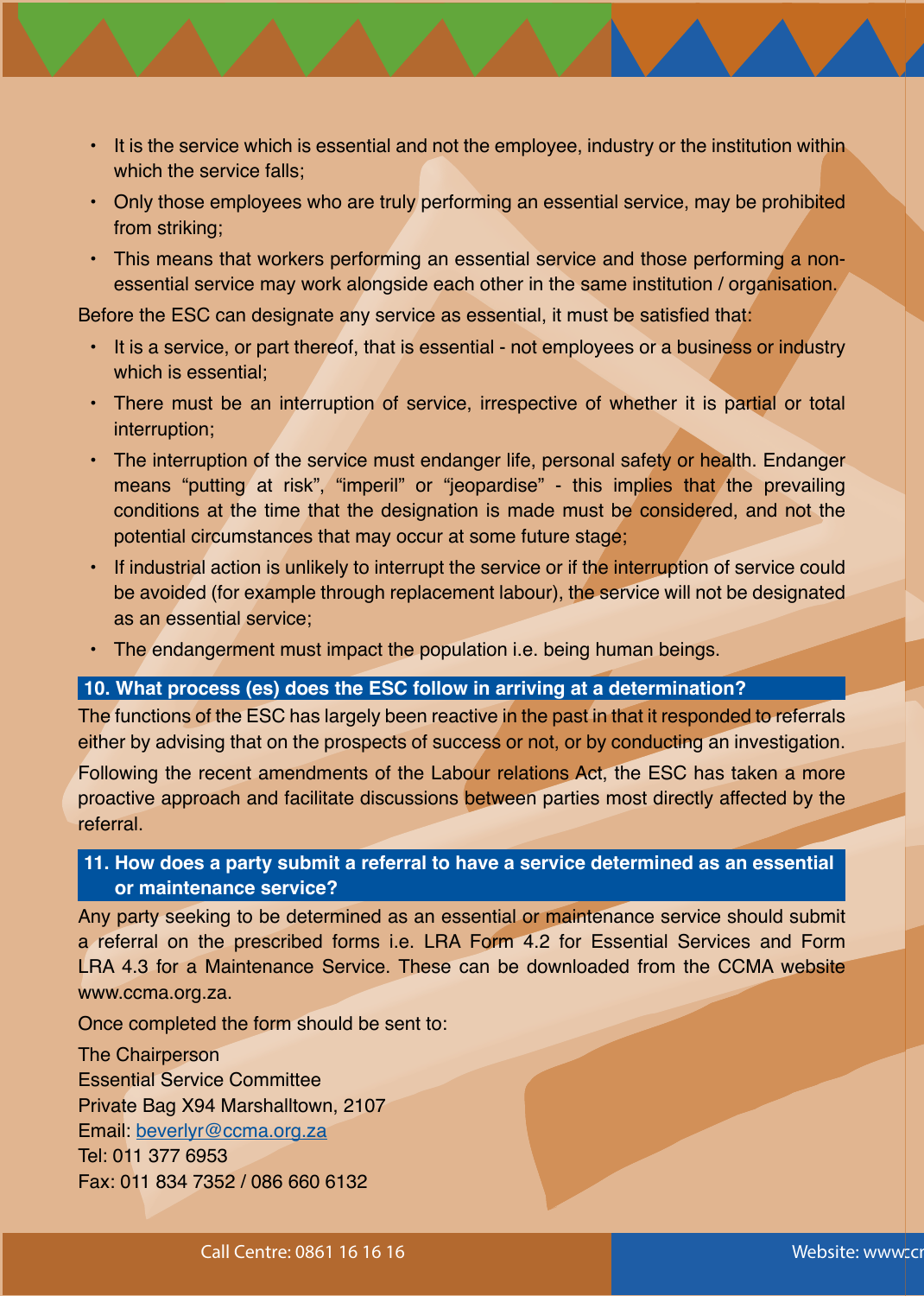#### **12. What is a Minimum service?**

The Labour Relations Act does not define a minimum service. It is however evident from Section 72 of the Act that a minimum service is to provide for a reduced number of employees who could provide an ongoing minimum service within a designated service. This means a 'reduced' number of employees who will be required to continue working, ensuring a minimum service during a strike, to ensure the service which is normally provided, does not cease entirely.

#### **13. What is a minimum service agreement?**

Section 72 of the Labour Relations Act provides for minimum service agreements (MSA). These agreements provide for parties to conclude collective agreements, which provide for minimum services through some employees who would continue working during a strike in an Essential Service.

The Act requires such Minimum Service Agreements (MSA) to be ratified by the ESC.

The primary purpose of the ratification is to ensure that the interest of the Public is considered.

A workable collective agreement is required to ensure the basic needs of the Public are met, so that the interruption of service as a result of strike action, does not endanger the life, personal safety or health of the whole or any part of the population.

#### **14. What are the consequences for parties to a minimum services agreement if the Committee does not ratify?**

Section 72 of the LRA gives the Committee the discretion whether or not to ratify a minimum service agreement. In so doing, the Committee has to ensure that broader public interests are taken into account and that an MSA does not refute the determination of the service as an essential service. Simply put, the safety, health and lives of people put at risk as a consequence of a minimum service agreement, has to be ratified.

Only when the Minimum service agreement has been ratified by the Committee would the agreed minimum service be regarded as an essential service.

Consequently, if an MSA has not been ratified, the agreement has no force and effect and the services that were designated as essential, remains intact and unchanged.

#### **15. In general terms, what information should be included in a minimum services agreement?**

The Committee will be entitled to decline ratification of minimum services agreements for various procedural/administrative and substantive reasons which could include:

- Agreements not affixed to the LRA 4.8 form;
- All pages of the agreement not initialed by all parties;
- Unclear or illegible text;
- Agreements included employees employed in services not designated as essential;
- Copies of the original agreements were not submitted;
- The periods of agreement concluded were not specified and left for indefinite periods;
- Specific essential services were not specified;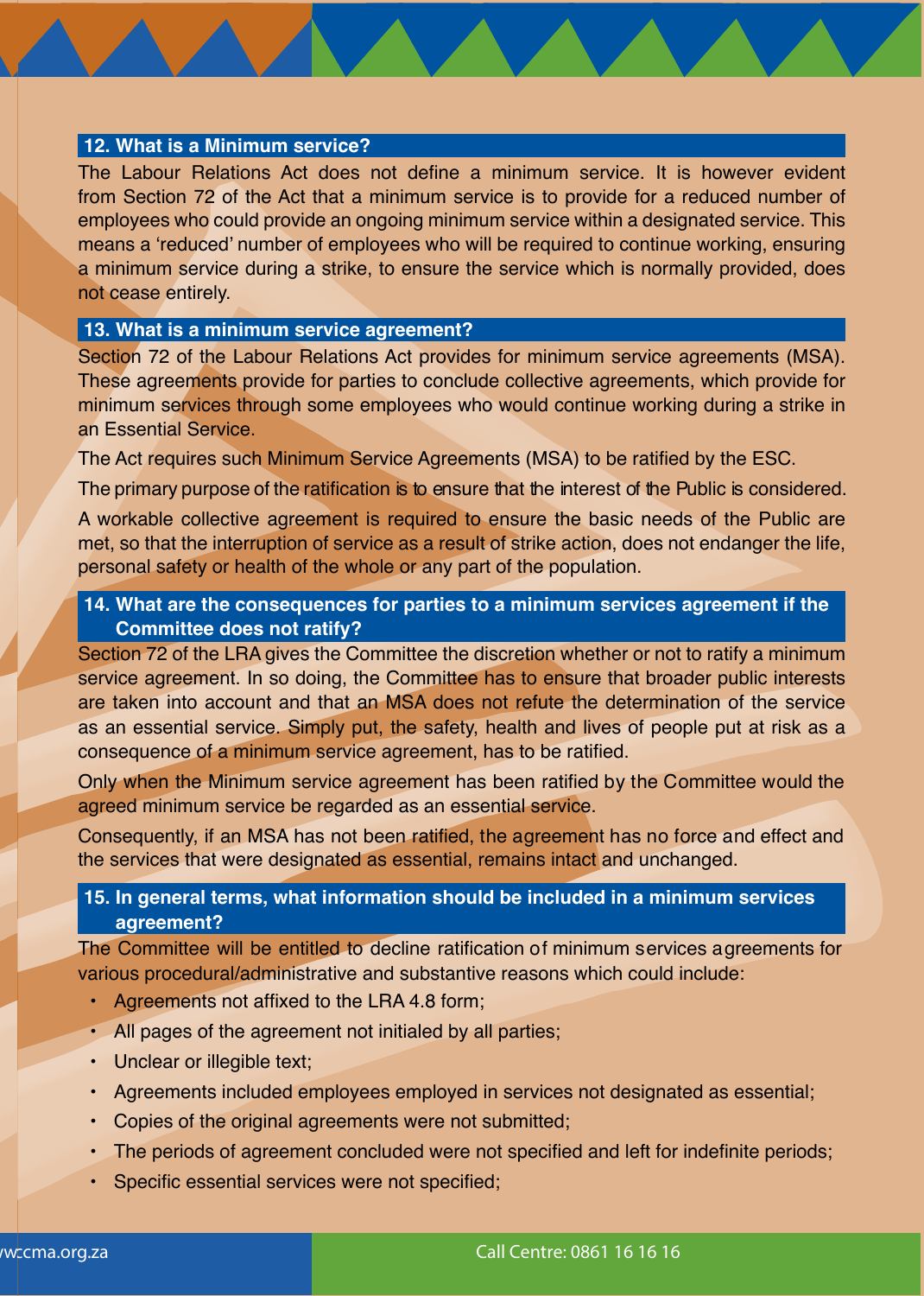- The number of employees engaged in the essential services were not specified;
- Actual numbers of employees were not indicated or used the use of percentages is not acceptable.

Minimum services agreements should have the following characteristics:

- The actual original MSA agreement must be affixed to a LRA 4.8 form;
- The agreement must be clear and unambiguous;
- The actual original agreement must be submitted to the ESC;
- Each page of the agreement must be initialled by all parties;
- Agreements have to be signed in full by all the parties;
- Agreements must be for a specific/definite period recommended to be no longer than for five years;
- Only designated services could conclude a MSA.

#### **16. How prevalent is minimum service agreements in South Africa?**

To date there has not been a large number of minimum service agreements ratified by the Committee.

Where a party wants to conclude a minimum service agreement, it is entitled to make a proposal to the party(ies). Where it does so, and in the event such negotiations fail, any party may refer a dispute to conciliation and failing resolution of the dispute through settlement, to interest arbitration.

#### **17. What rights do essential service workers have to strike?**

The Labour Relations Act recognises the constitutional right to strike, subject to a number of limitations. One of these limitations are that no person may partake in a strike if that person is engaged in an essential service.

Because the right to strike is such a fundamental right, a limitation of this kind needs to be justified and, to be justified, it requires among other things, to be limited. The Labour Relations Act provides the balance between the right to strike and the limitations associated with the right to strike.

#### **18. Why are essential services workers prohibited from striking?**

Whereas the right to strike is a fundamental right, there is an equally important need to balance this right with other fundamental rights, such as those to relating to health care, food, water and social security which are also enshrined in the Bill of Rights.

#### **19. If essential services workers are prohibited from striking, aren't their constitutional rights violated?**

The essential services limitation on the right to strike in the Labour Relations Act has not been subjected to constitutional challenge and in the view of many experts, it is unlikely that it will be.

The Constitution permits rights in the Bill of Rights to be limited in terms of laws of general application to the extent that the limitation is reasonable and justifiable in an open and democratic society based on human dignity, equality and freedom.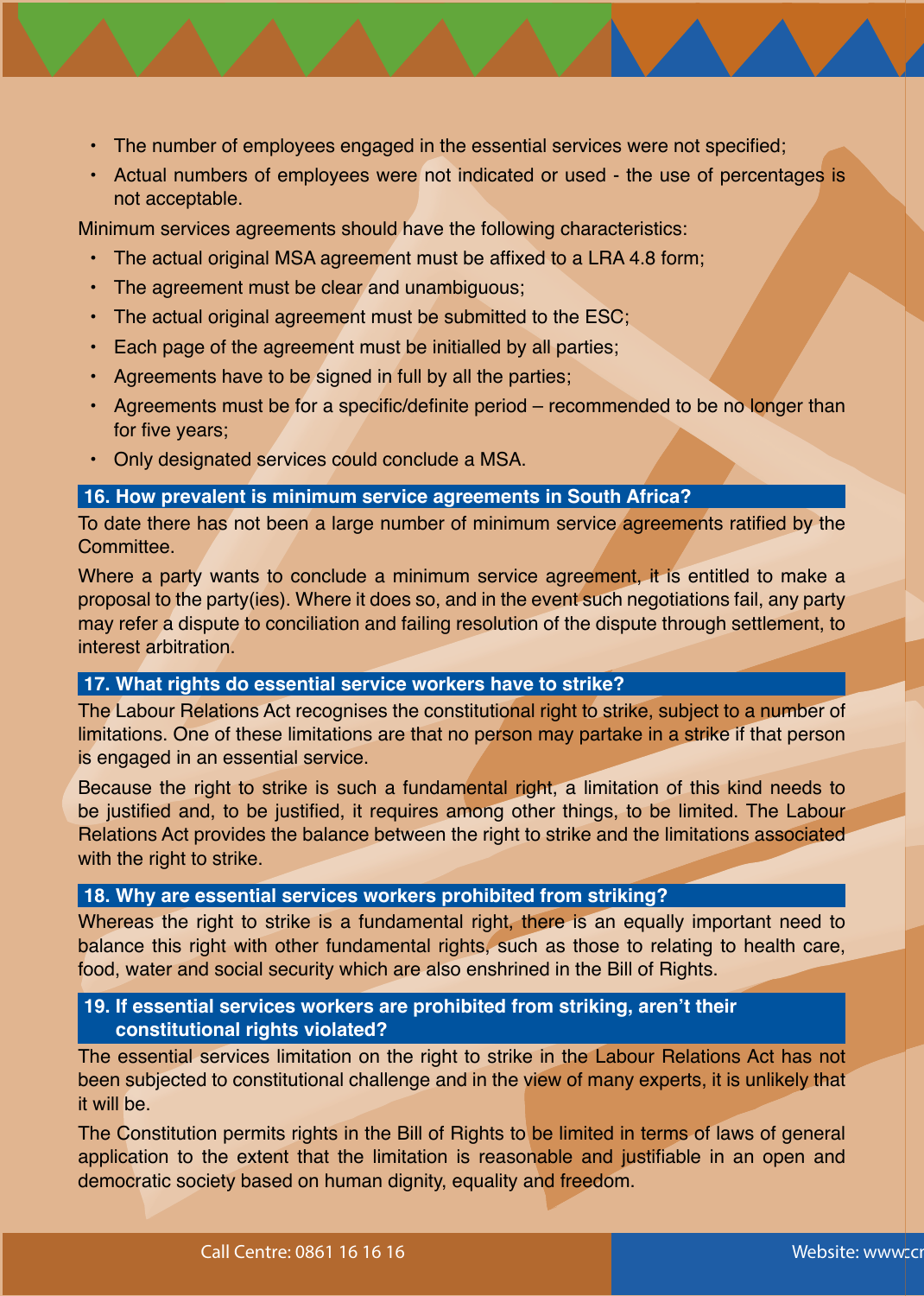#### **20. If essential services workers are in dispute over wages and conditions of employment, and their rights to strike are limited, how is the dispute resolved?**

In terms of Section 74 of the LRA, a party engaged in an essential service (and consequentially prohibited from striking) must refer its dispute to conciliation at the CCMA or relevant Bargaining council. If the conciliation fails, the dispute has to be referred for arbitration.

Special provisions prevail in the implementation of arbitration awards in the Public service essential services. Such awards become binding only 14 days from the date of the award, unless a Minister has tabled the award in Parliament during that period. If Parliament resolves that the award is not binding within 14 days of the date on which it is tabled, then the award is not binding and the dispute is referred back to the CCMA for further conciliation, and if that process fails, to arbitration once again.

The LRA is however unclear about whether or not, the second arbitration ruling is binding on the state, or, whether the award may once again be tabled in Parliament and resolved to be non-binding, which could prompt a circular process again?

#### **21. Who conducts conciliations and arbitrations in the case of essential service disputes?**

In terms of Section 74 of the Labour Relations Act, any party to a dispute in an essential service must refer the dispute to the bargaining council which covers the sector in question or to the CCMA where no bargaining council exists.

The council or CCMA will appoint the conciliator and/or arbitrator to deal with the dispute.

#### **22. Which services have been designated as essential services in South Africa?**

The Committee has for the past fifteen years carried out its mandate and duties. It has, after due notice and public investigation, designated a large number of services as essential services. These include:

**A** 

1. The regulation and control of **air traffic**, and the weather services in support of air traffic and navigation control services.

- 2. The following services provided at all **airports** in South Africa have been designated as essential services:
	- a) electrical services at airports;
	- b) safety services at airports; and
	- c) security services with the exception of security at the parking areas at all airports.

#### **B**

1. **Blood transfusion services** including the collection, processing, testing, and distribution of blood.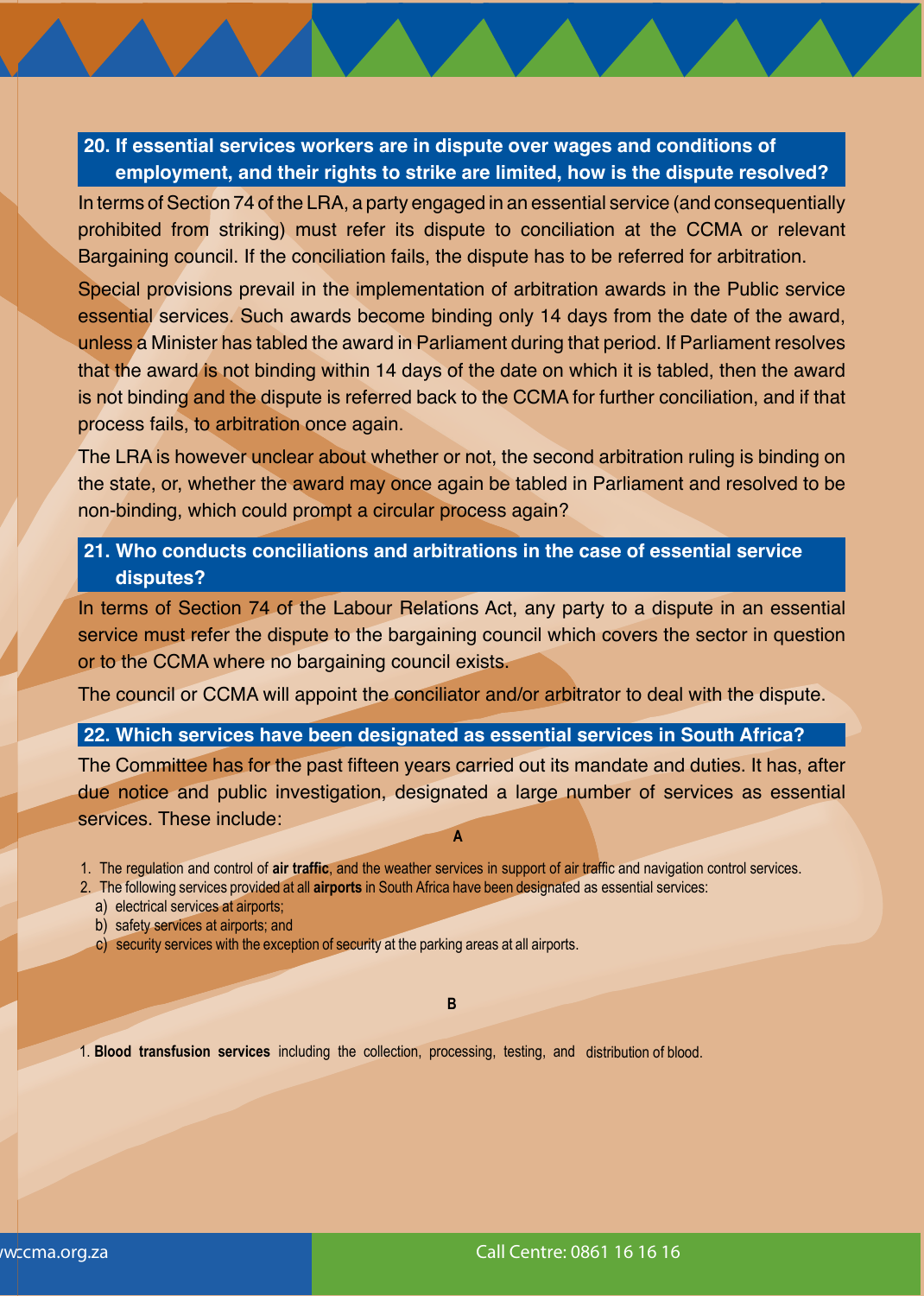- 1. The services required for the functioning of **courts**;
- 2. **Correctional services**
- 3. The following **computer services** provided or supported by the **Central Computer Service** of the Department of State Expenditure are designated as essential services:
	- a) The Persal system;
	- b) the social pension system;
	- c) the hospital system; and
	- d) the flood control system.
- 4. The whole of the services provided by old age homes, children's homes and places of **care** that are state owned, state funded or state subsided.
- 5. The following services provided to persons suffering from **cerebral palsy** are designated as essential:
- a) Nursing Services (which includes services rendered by sisters and senior sisters); and
- b) Caregiving (including the service rendered by the house mothers).
- 6. **Care** and support services provided in residential facilities in which people with disabilities are accommodated
- 7. The following services provided by privately owned old age homes as well as nursing homes and institutions that **care** for assisted and frail care patients and that are not registered with the Department of Social Development or do not receive any financial assistance or subsidy from the State, as essential services:
	- a) Nursing;
	- b) Care-giving being the service of caring for an elderly assisted and or frail patients with the implied or express consent of that person and in support of nursing services and as set out in Section 17 of the Older Persons Act, 13 of 2006;
	- c) Pharmaceutical;
	- d) Dispensary;
	- e) Occupational therapy;
	- f) Rehabilitative support;
	- g) Physiotherapy; and
	- h) Catering
- 8. The following services rendered by mental and related institutions are designated as essential services
	- a) Mental health care
	- b) Diagnostic assessments of new referrals in respect of people with intellectual and psychiatric disabilities
	- c) Psychological assessment
	- d) Therapeutic Counselling services and any other form of counselling
	- e) Mental health crisis management
	- f) Court preparation and assistance for victims who are users.
- g) Rehabilitation services
- h) Treatment (including assistance with adherence to medication)
- i) Training (only to the extent that it is offered to the mental health users.
- 9. The service of distribution of **chronic medication**
- 10. The wholesale and supply of **cash.**

**D** 

1.The following services provided by the following civilian personnel in the **Department of Defence** to support the South African National Defence Force:

- a) The Secretariat for Defence;
- b) the Intelligence Division;
- c) the Finance Division;
- d) the parachute seamstresses of the South African Army;
- e) the parachute packing operators of the South African Army;
- f) the military intelligence functionaries of the South African Army;
- g) the storemen in the South African Navy;
- h) the provisioning officers and clerks in the South African Navy;
- i) the technical personnel in the South African Navy;
- j) the tugboat personnel in the South African Navy;
- k) the surveyors in the South African Navy;
- l) the South African Medical Service;
- m) those serving in military posts in the South African National Defence Force;
- n) the cryptographers in the South African National Defence Force; and
- o) the maintenance services in the South African National Defence Force.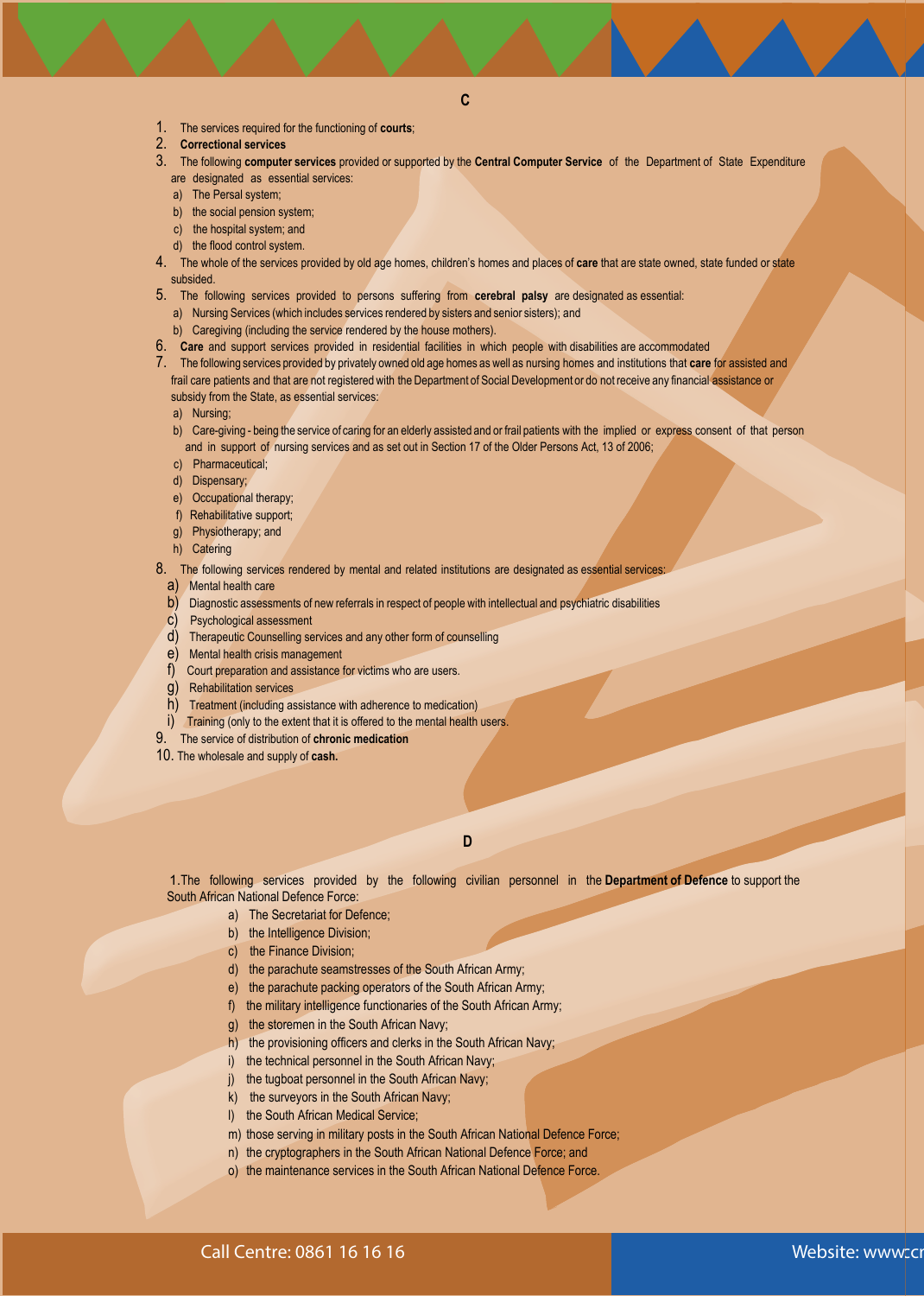- 1. Security services in **education** institutions.
- 2. The services provided at boarding schools by:
	- a) House parents
	- b) Sanatorium services
	- c) Dispensing of medicines to learners; and
	- d) Security services

**F** 

#### 1. **Fire-fighting**

2. Detection and reporting of **fires**.

**H** 

- 1. The following services provided by the private sector which are funded by the public sector:
	- a) Emergency **health** services and the provision of emergency health facilities to the community or part thereof;
	- b) Nursing; and
	- c) Medical and paramedical services.
- 2. The following services in support of the services referred to above:
	- a) Boiler; and
	- b) Water purification.
- 3. The following services in the public sector are designated as essential:
	- a) Emergency **health** services and the provision of emergency health facilities;
	- b) nursing; and
	- c) medical and paramedical services.
- 4. The following services which support the services referred to above:
	- a) Catering;
	- b) medical records;
	- c) security;
	- d) porter and reception;
	- e) pharmaceutical and dispensary;
	- f) medicine quality and control laboratory;
	- g) forensics;
	- h) laundry work;
	- i) clinical engineering;
	- i) hospital engineering;
	- k) waste removal;
	- l) mortuary services; and
	- m) pest control.
- 5. The services rendered by Medical Officers in public **health.**
- 6. The services provided at private **health** and welfare centres:
	- a) Reception/Admin and monitoring and evaluation;
	- b) Pharmaceutical and Dispensary; and
	- c) Research.
- 7. Manufacturing and supply of parenteral nutrition (Parenteral nutrition is the feeding of nutritional products to a person intravenously, bypassing the usual process of eating and digestion) is hereby designated as essential services, this service includes:
	- a) Compounding;
	- b) Quality control including bin sterilization and specialized cleaners;
	- c) Dispensing ; and
	- d) Delivery of parenteral nutrition.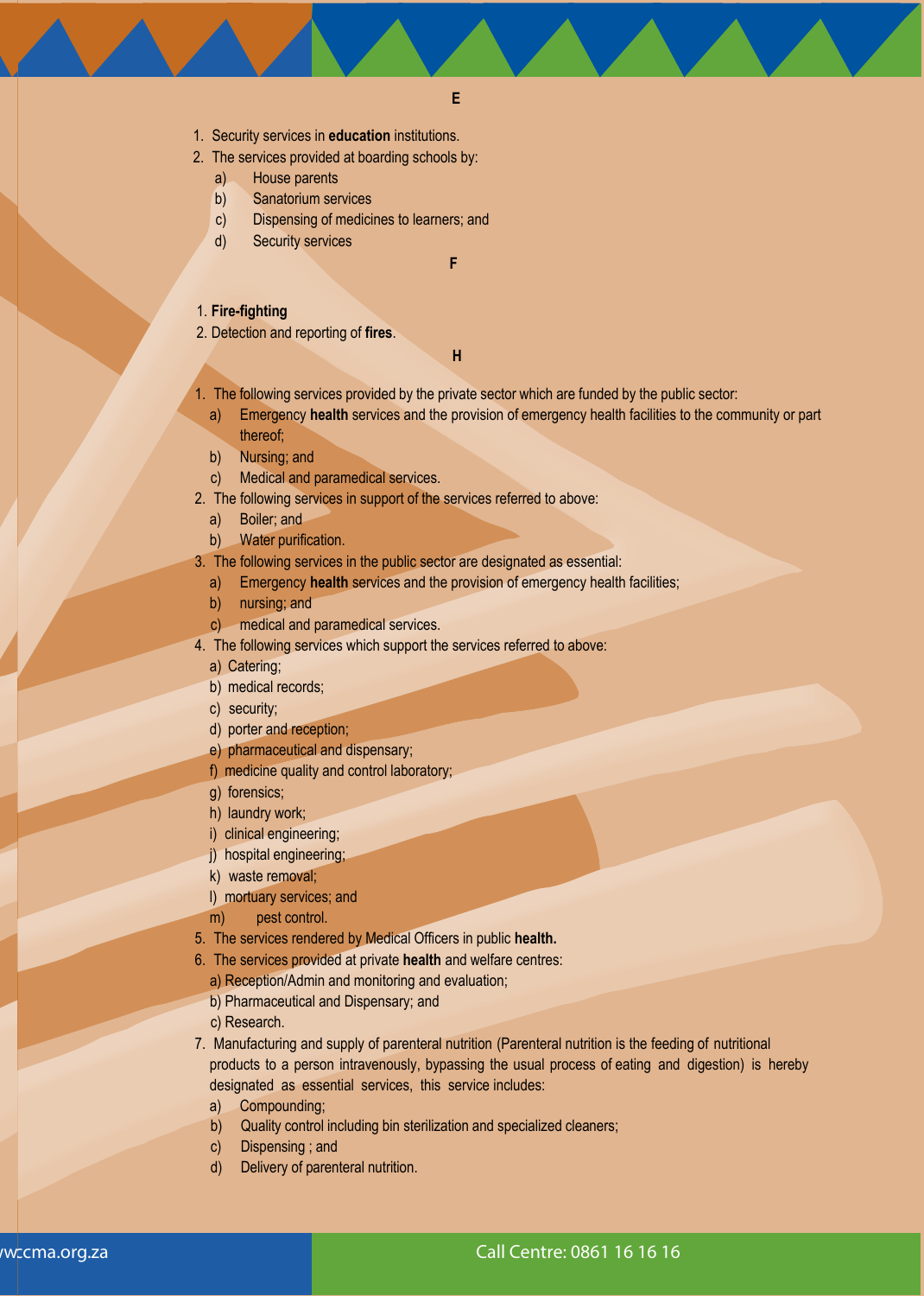1. The **life guarding** and or **lifesaving** services at the beaches.

- **M**  1. **Municipal** traffic services and policing;
- 2. **Municipal** health;
- 3. **Municipal** security;

4. Services rendered by **Mud guards** and Team Leaders at tailings dams (A tailings dam is typically an earth-fill embankment dam used to store by products of mining operations after separating the ore from the gangue).

#### **N**

- 1. The following **nuclear services** are designated as essential:
	- a) Services rendered at the Safari 1 Research Reactor;
	- b) Nuclear Liabilities Management Services;
	- c) Nuclear Operations and Maintenance services;
	- d) SHEQ Department Services;
	- e) Facilities Management; and
	- f) Telecommunication

- **P**  1. The generation, transmission and distribution of **power.**
- 2. The payment of social **pensions** one month after they fall due.

#### **R**

- 1. **Radiology services** rendered in and for public health care (X-rays and other high-energy radiation, especially the use of such radiation for the diagnosis and treatment of disease).
- 2. **Reticulation of natural gas** services (means the division of bulk gas supplies and the transportation of bulk gas by pipelines).
- 3. The following parts of sanitation services:
	- a) the collection of **refuse** of an organic nature;<br>b) the collection of infectious **refuse** from med
	- b) the collection of infectious **refuse** from medical and veterinary hospitals or practices;
	- c) the collection and disposal of **refuse** at a disposal site; and
	- d) the collection of **refuse** left uncollected for 14 (fourteen) days or longer, including domestic refuse and refuse on public roads and open spaces.

#### **23. Is it possible to challenge a previous (past) designation by the ESC?**

Yes. Section 71(9) of the LRA provides that the Committee may vary or cancel a designation of the whole or a part of a service as an essential service.

The procedure for doing so is provided in subsection 71(1) to 71(8) of the LRA.

#### **24. Are the services in South Africa different from those determined in other countries?**

Although practises may vary from one country to another, there is generally a high degree of consistency in the nature and form of sectors which have been determined as essential services. In considering international practise, it is important to take cognisance of the of the International Labour Organisation (ILO) principles with regard to Essential services.

The ILO has adopted a series of conventions, recommendations and resolutions which form the international basis of the principles governing the right to strike in essential services. The ILO's supervisory bodies have consistently found that the right to strike may only be restricted or prohibited in the following instances:

• In the public service for public servants exercising authority in the name of the State;

- **S**
- 1. The following parts of **sanitation services**:
	- a) the maintenance and operation of water-borne **sewerage systems**, including pumping stations and the control of discharge of industrial effluent into the system;
	- b) the maintenance and operation of **sewage** purification works;
- 2. **Security** in **Stadiums**, for sporting events attended by more than 200 people.

#### **T**

1. The service of road **traffic** incident management.

### **W**

- 1. The supply and distribution of **water**;
- 2. Security services for the purpose of securing infrastructure, access control, property and information at **water** utilities and pump stations.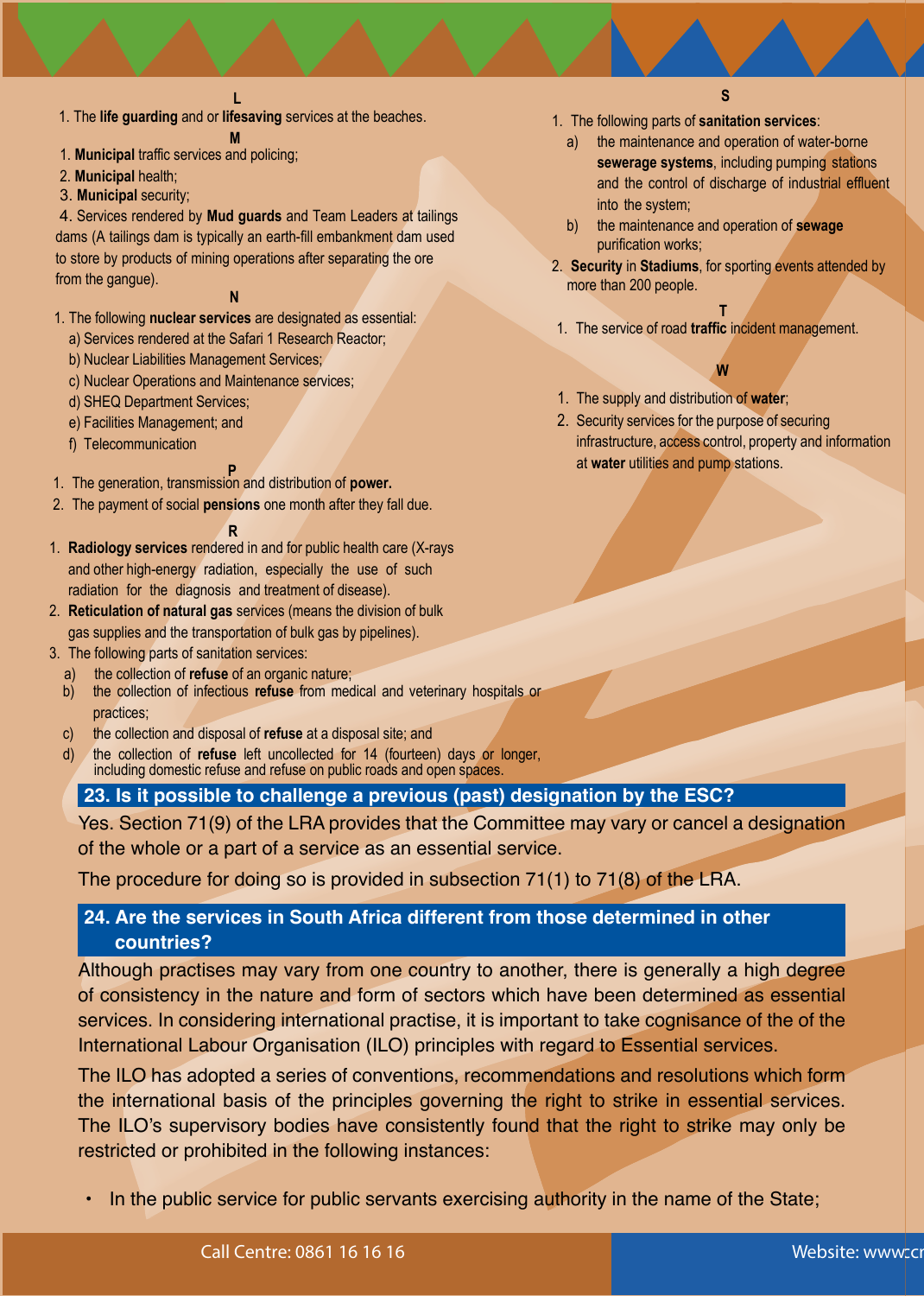- In essential services in the strict sense of the term (that is, services, the interruption of which, would endanger the life, personal safety or health of the whole or part of the population); and
- In the event of an acute national emergency and for a limited period of time.

The ILO's Committee on Freedom of Association has pointed out that in interpreting these restrictions, the strict sense of the term essential services should be adopted and it *"depends to a large extent on the particular circumstances prevailing in a country" and that "a nonessential service may become essential if a strike lasts beyond a certain time or extends beyond a certain scope, thus endangering the life, personal safety or health of the whole or part of the population".*

This Committee on Freedom of Association has given its opinion in a general manner of the essential or non-essential nature of specific services. Services considered by the Committee as essential include: the hospital sector, electricity services; water supply services, telephone service, and air traffic control.

Services that are considered to not be essential include: the mining sector; radio and television, general transport, the petroleum sector, ports (loading and unloading), refrigeration enterprises, hotel services, banking, construction, computer services for the collection of excise duties and taxes, automobile, manufacturing, aircraft repairs, department stores, agricultural activities, pleasure parks, the supply and distribution of foodstuffs, the metal sector, the Mint, the education sector, the government printing service, metropolitan transport, postal services and state alcohol, salt and tobacco monopolies.

In reviewing the services listed above it is important to note that these examples do not represent an exhaustive list of essential services. The Committee on Freedom of Association has not referred to more services because in its opinion, it is dependent on the nature and context of the specific situations it has to examine and because complaints are not frequently submitted regarding the prohibition of strikes in essential services.

It is important to note that those services which have been determined as essential services in South Africa, are largely consistent with those recognised by the ILO.

**25. Where could I get more information about essential and maintenance services?** Requests for more information can be directed to:

The Chairperson Essential Services Committee Private Bag X94 Marshalltown, 2107 Email: esc@ccma.org.za

Alternatively, telephonic queries could be directed to the Administrator of the Committee at Tel: 011-337 6953.